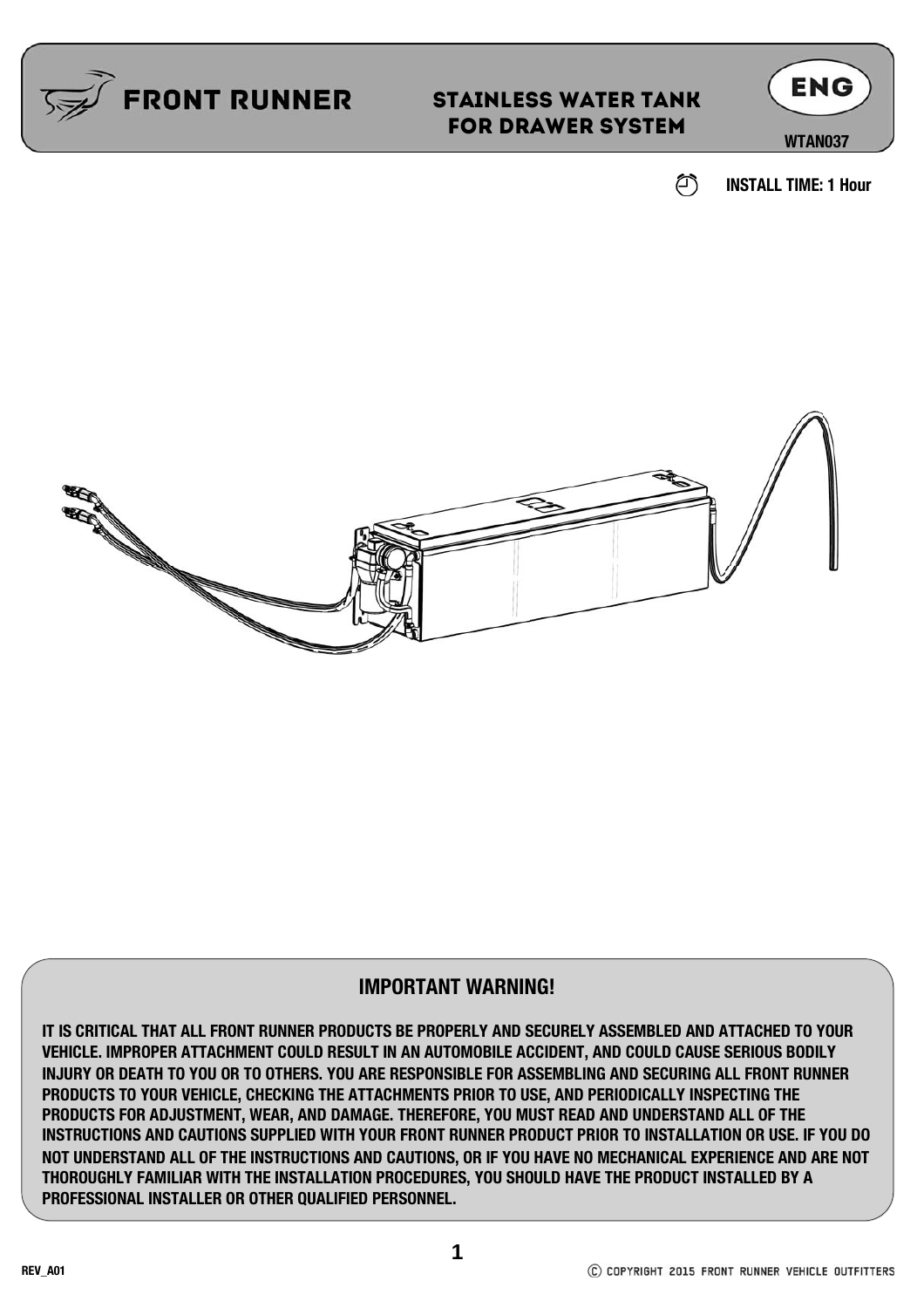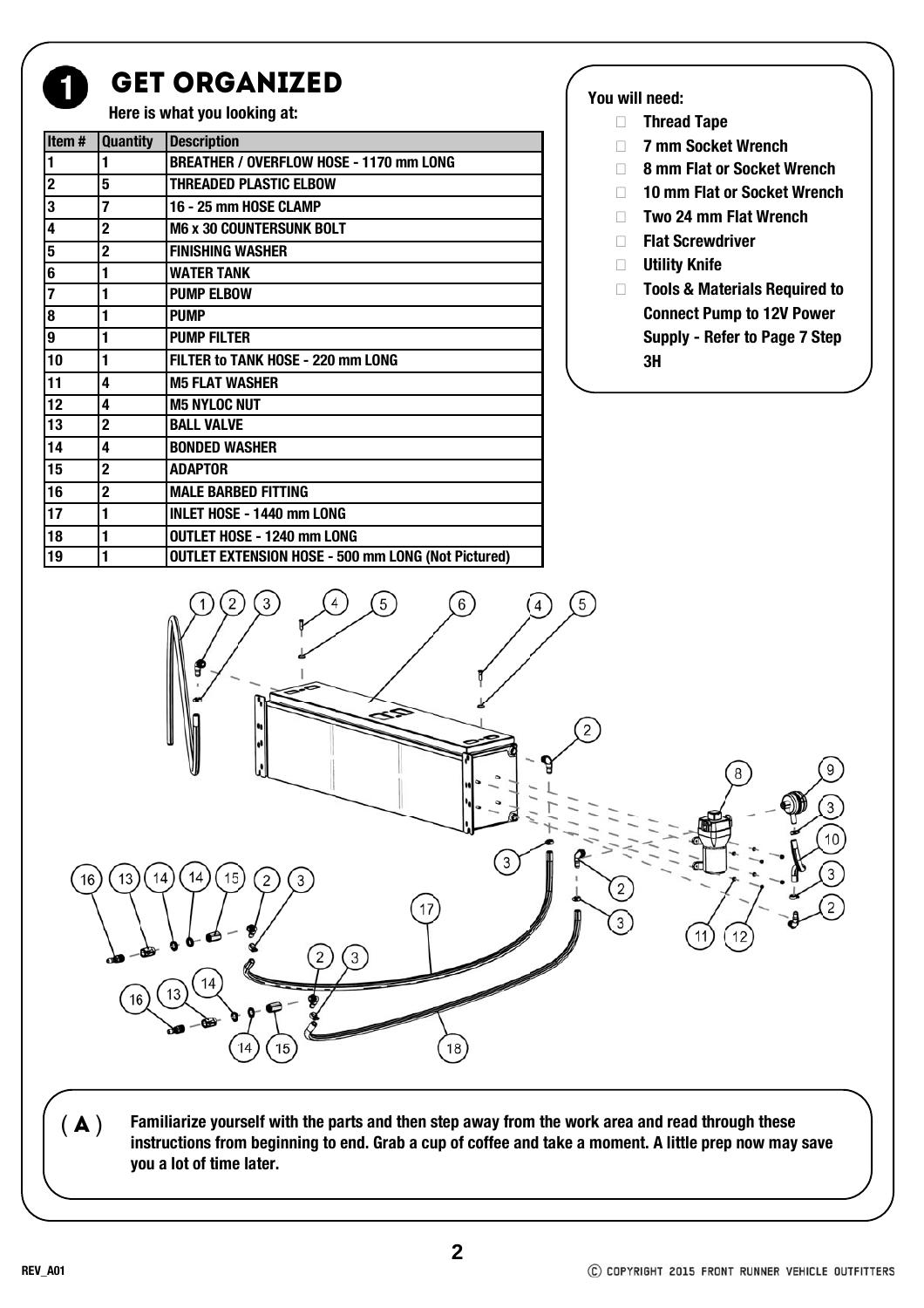## Prepare FOR INSTALL

( $\bf{A}$ ) Wrap a small amount of thread tape around the thread of the three Plastic Elbows (Item 2) and secure them to the sides of the Water Tank (Item 6) as shown.



( C ) Secure the Pump assembly from Step 2B **to the Tank (Item 6) using the four M5 Flat Washers and four M5 Nyloc Nuts (Items 11 & 12).**

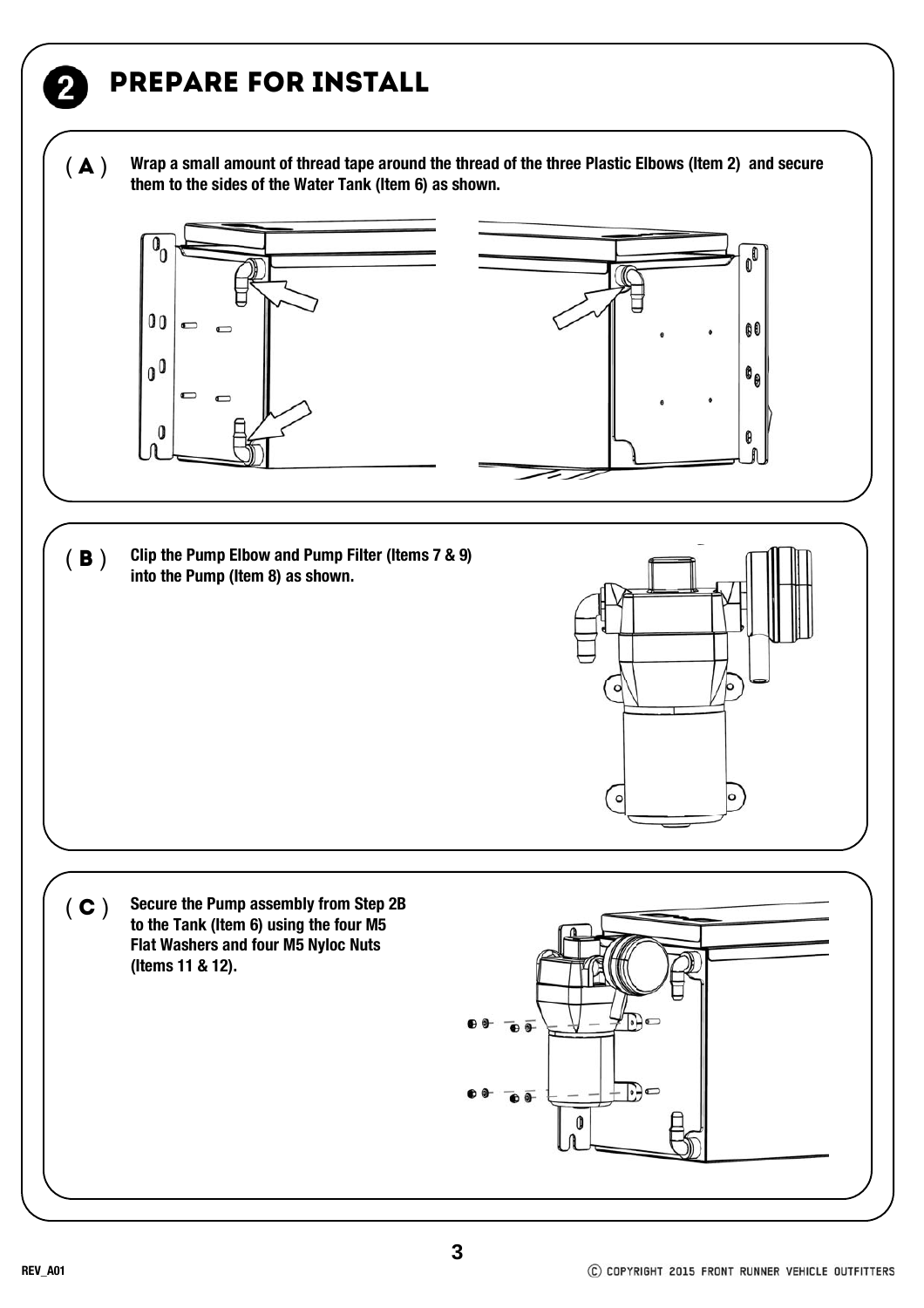# Prepare FOR INSTALL

**Connect the Filter to Tank Hose (Item 10) between the Tank and Filter. Secure the Hose on either end using two 16-25 mm Hose Clamps (Item 3) as shown.**   $(D)$ 



**Loosen and remove the eight bolts at the rear of the Drawer System as indicated by the arrows.**   $(E)$ 

**If the Drawer System has the Corner Wings fitted from a previous installation, you will need to loosen and remove the Wings.** 



( $\boldsymbol{F}$ ) If you are fitting Wings and a Deck Set to **your Drawer System, secure the "side" Corner Wing Assemblies and a D-ring (if required - refer to the vehicle specific Fitment Guide received with your Deck Set) to the Drawer System using four M6 x 20 Hex Bolts, four M6 x 19 Flat Washers and four Spring Washers supplied with your vehicle specific Deck and Wing Set as shown.**

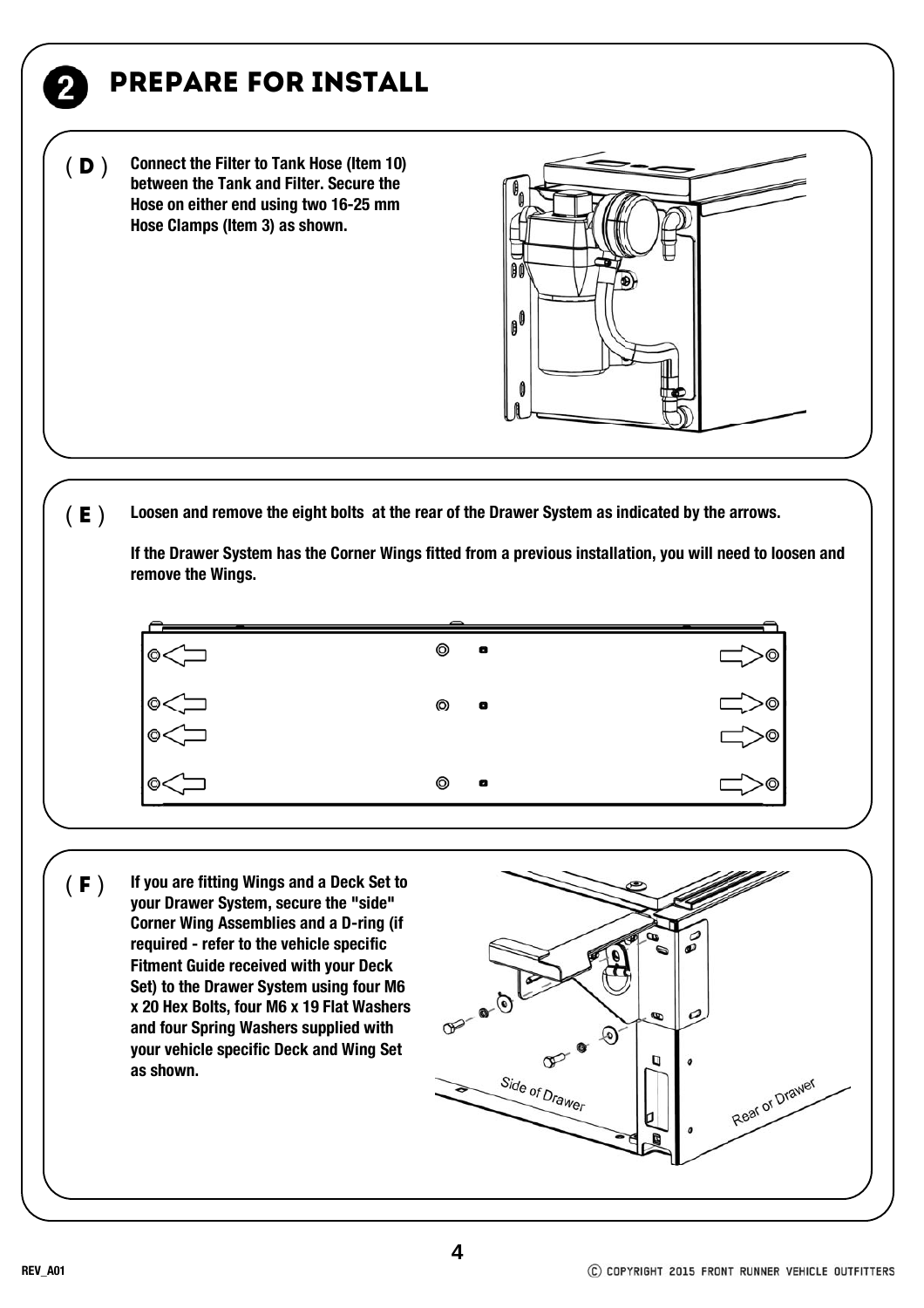# INSTALL Water Tank

3

**With the Drawer System placed loosely inside the vehicles load bay, secure the Tank to the rear of the Drawer System using the fasteners removed in Step 2E as shown below. Note the left hand side shows the Drawer System with the "side" Corner Wing Assembly fitted and the right hand side shows the Drawer System without the "side" Corner Wing Assembly fitted.**   $(A)$ 



- **(B)** Referring to the appropriate Fitment Guide, secure the Drawer System in position.
- ( C ) Secure the Inlet, Outlet and Breather/Overflow Hoses (Items 1, 17, 18) to the Tank and Pump using three 16-25mm Hose Clamps (Items 3) as shown.  $\mathbf{0}$ **Breather Hose** Inlet Hose Outlet Hose  $\mathbf{0}_{0}$  $\mathbf{0}$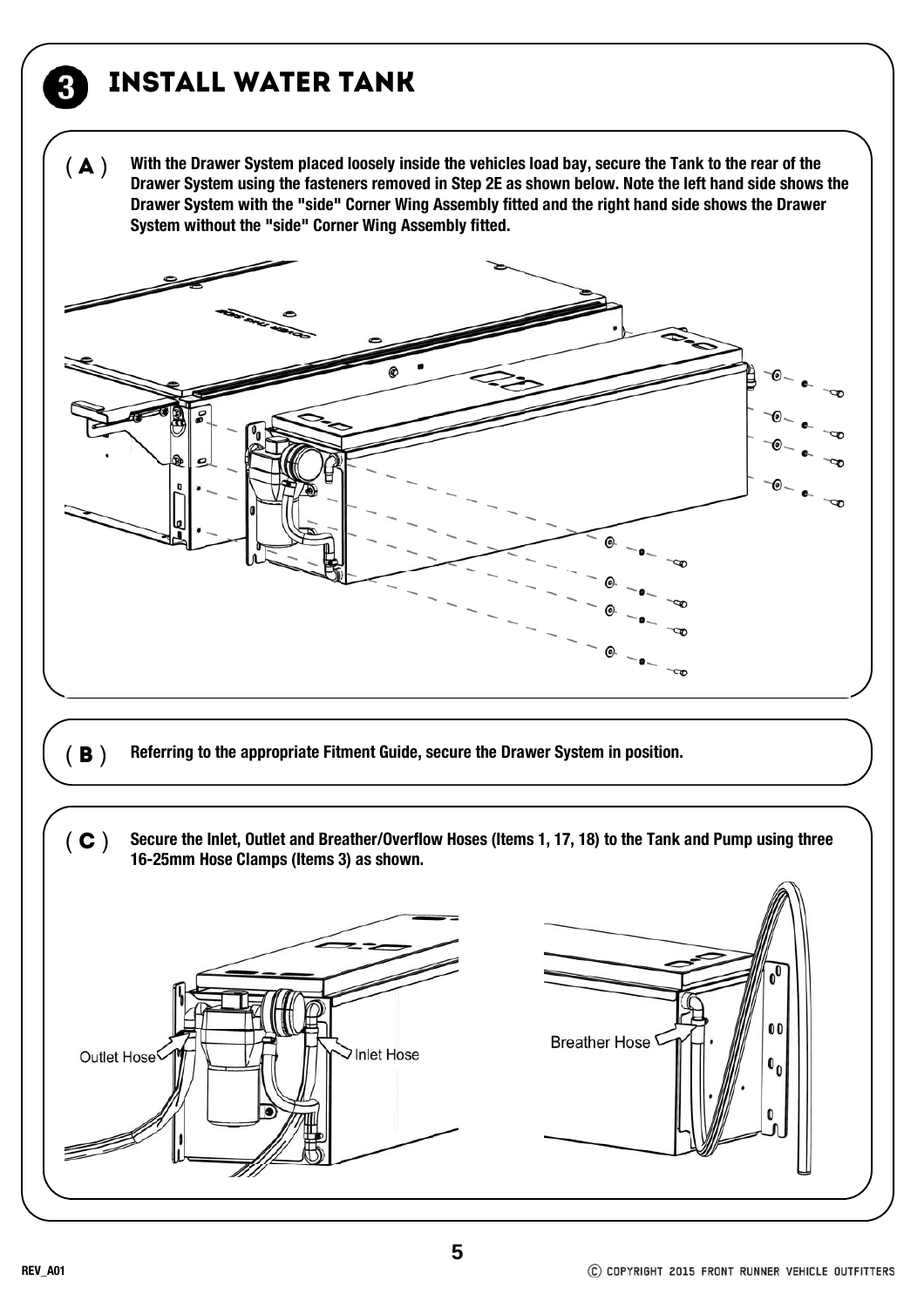